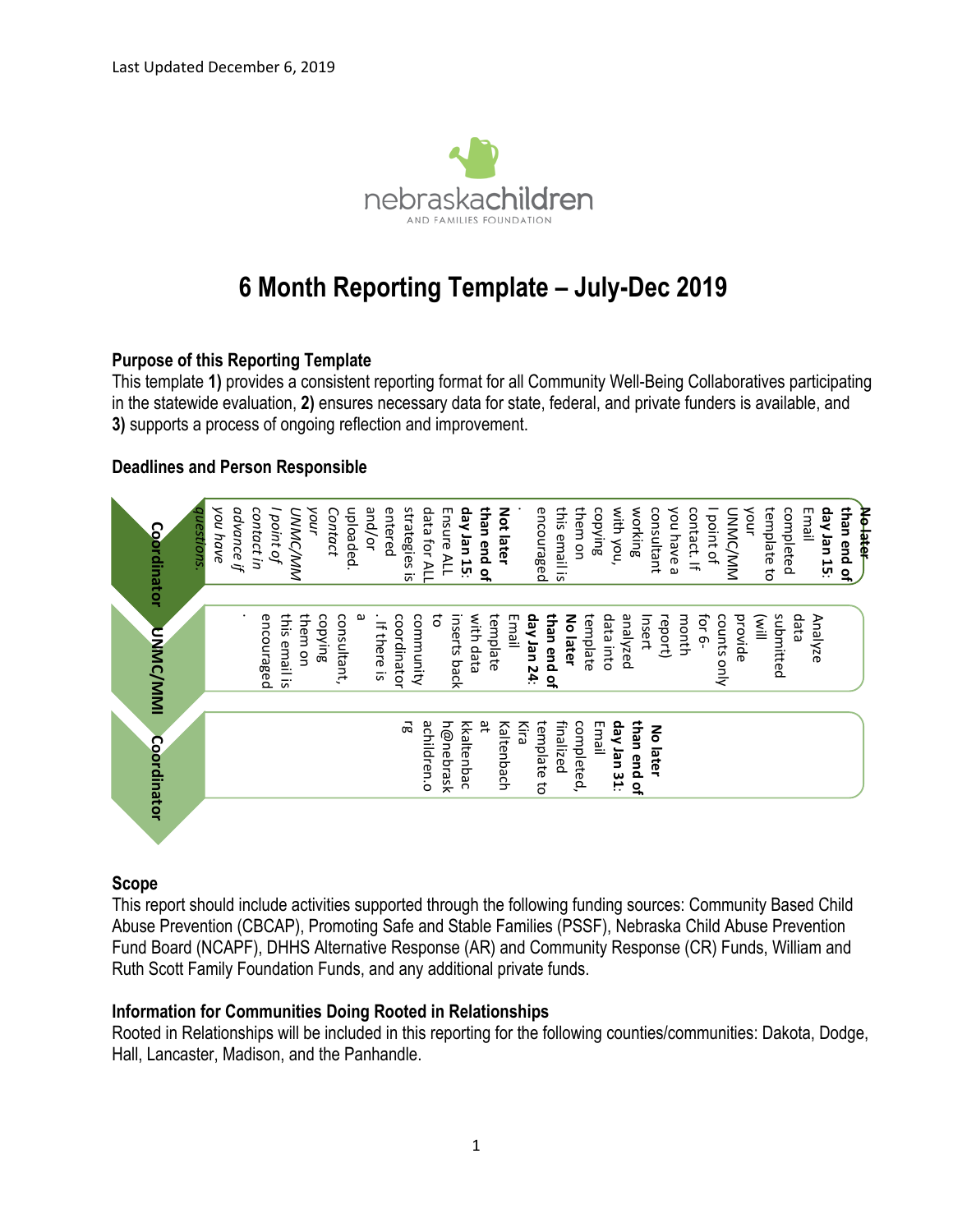**Instructions: Respond to each question with a brief (10 sentence max.) narrative or bulleted statements—focusing on the July through December timeframe— and add information into all table cells highlighted in green. Note that questions in section 9 are optional.** 

# **1. GENERAL UPDATE**

**1.** How are things with your collaborative (e.g. successes, challenges, any changes to plans, membership, structure, and/or processes)?

Hall County Community Collaborative continues to operate and has had some distinct successes and challenges during the reporting period.

### **Challenges**

During the reporting period H3C had a transition to a new Central Navigation sponsor. This has resulted in some down time with the program while new staff was trained on the implementation, tracking and reporting of the program. It continues to be a challenge that all referring agencies and individuals understand that Community Response is intended to be short-term with flex funds deployed as needed to provide families the support to ensure the health and safety of children. Community awareness of H3C programs has improved in the Grand Island area, however branding and general awareness in the entire H3C service area is lacking and in some areas non-existent.

H3C needs to determine its exact service area. In preparing for the Community Portfolio information was sent to all H3C program points of contact and one question that was asked is the service area that each program serves. This has resulted in a larger service area than most Board members were aware of. The service has been expanded by subcommittees based on partners' service areas, yet the current funding level will not support the new boundaries. Each Board member has been sent a current service area map and asked to review and provide feedback prior to the January 2020 board meeting. At that time the official service area of H3C will be determined. A program training, for individuals who receive funding directly from H3C, is scheduled for late January. Program staff will be given the new service area; subcommittees will be given the H3C service area at their upcoming meetings.

For part of the reporting period H3C operated without an Executive Director. While the Board of Directors stepped up to help with operation of programs and ensuring that bills were getting paid, this led to some turmoil and instability. This has resulted in limited communication, information and conversation with our members, some of whom are no longer attending the meetings. A priority for H3C membership in 2020 is reengaging members who are no longer attending and purposely inviting new members to the table that share a similar vision/mission or who can help us continue to solve problems within the service area.

The lack of coordinated leadership has resulted in multiple places where information and data on programs is being stored. Funded programs had data available but nothing was being reported to H3C. Plans are underway to develop a centralized location where all programs impacted by H3C will store their data and information. This information will then be reported out to the Board, membership, community and elected officials to show the impact that H3C programs are having in the service area.

### **Strengths**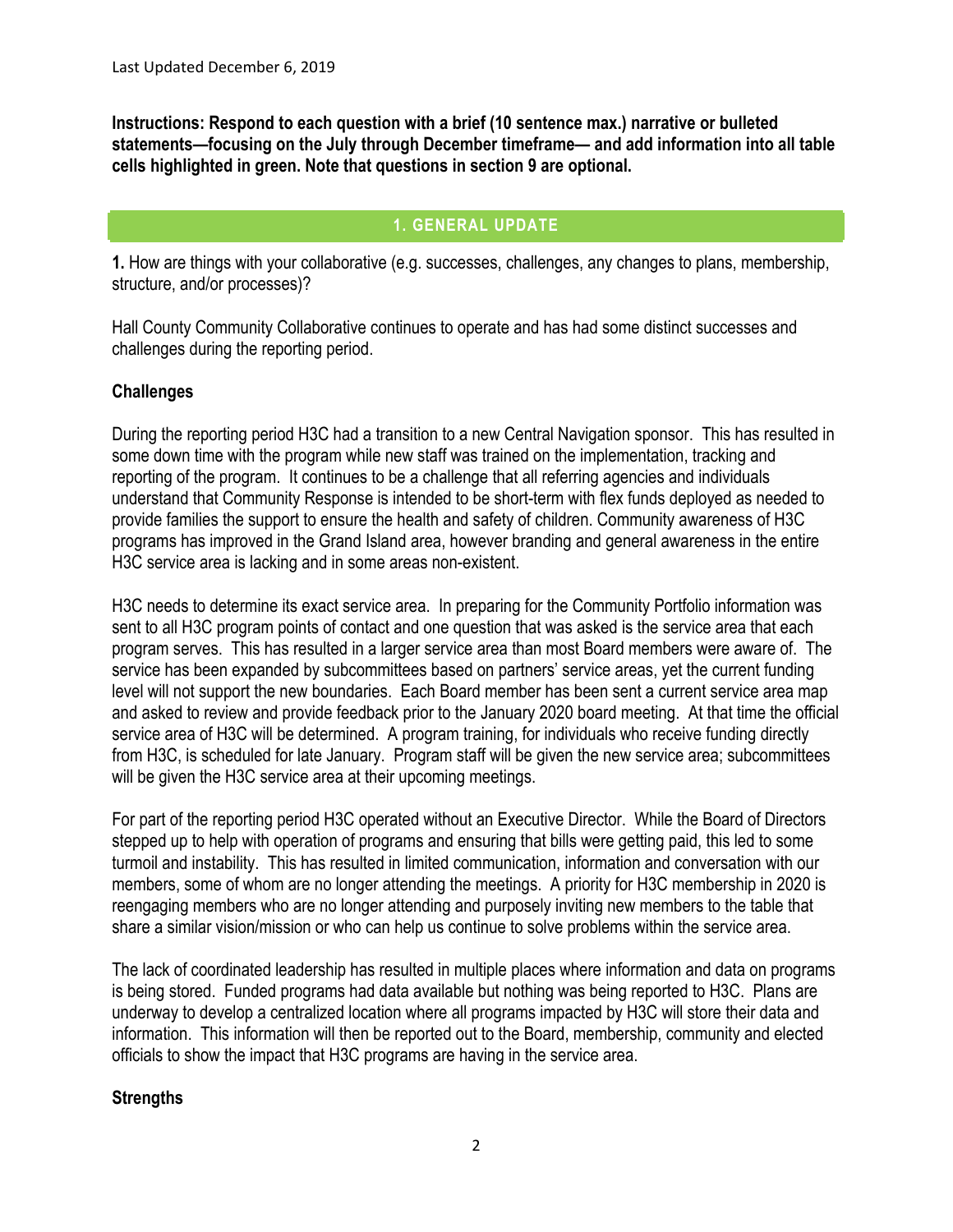In November 2019, H3C hired a full-time Executive Director. She brings to the position a background in developing systems for grant-making, budgeting, training, reporting and compliance monitoring. In addition to her Federal Government experience she has non-profit and fiscal management knowledge. Consultant Mary O'Hare was instrumental in the new director's onboarding process to provide an understanding of programs, timeline of things that need completed and arranging for educational meetings with Nebraska Children and Families Foundation consultants and staff members.

The H3C structure includes Birth-11, 11-24 and Behavioral Health subcommittees. During the reporting period each committee developed or updated their work plans reviewing areas of completion and planning for 2020. Each of these subcommittees has multiple community partners working collaboratively together toward a common mission for their subcommittee and H3C as a whole.

In the reporting period the Child Care Partnership and Rooted in Relationship programs got off to great starts.

A strong area for H3C is the training that is offered. In the fall of 2019, membership brainstormed the type of training that should be offered, which has resulted in 4 trainings offered between the end of October and December. H3C contracts with Central Nebraska Council on Alcoholism and Addictions to arrange the training and handle the registration. Plans are underway to have training registration be available through an updated H3C website in early 2020.

The Circle of Security parenting classes increased the number of facilitators. This enables the offering of more classes at a variety of dates/times to be able to best meet the needs of the families that are served.

### **Change in Processes**

In December 2019, the process was begun to evaluate current systems related to fiscal and data reporting that will allow for more transparency to the community, membership and Board of Directors. Part of this plan is the development of standard operating procedures that will outline the H3C structure, processes, partners and key information to ensure seamless operations.

# **2. TRAINING UPDATE**

| <b>Training</b> |                                                                                                                                                                                                                                                                                                                                |                         |                                        |
|-----------------|--------------------------------------------------------------------------------------------------------------------------------------------------------------------------------------------------------------------------------------------------------------------------------------------------------------------------------|-------------------------|----------------------------------------|
| Date(s)         | Training Topic/Description (e.g. Families Thrive, Bridges Out<br>of Poverty, Your Money Your Goals, PIWI facilitator training,<br>PCIT advanced training, autism training, training on trauma<br>informed care, suicide prevention training, collective impact<br>training, FAST training, motivational interviewing training) | # of People<br>Attended | # of<br>Organization<br>s Participated |
| 10/25/19        | <b>Bridges Out of Poverty</b>                                                                                                                                                                                                                                                                                                  | 85                      | 22                                     |
| 11/18/19        | <b>40 Developmental Assets</b><br>2.                                                                                                                                                                                                                                                                                           |                         |                                        |
| 12/5/19         | Trauma 101 & Recovery<br>3.                                                                                                                                                                                                                                                                                                    | 28                      | Unknown/                               |

**2.** What training has the collaborative offered during this reporting period?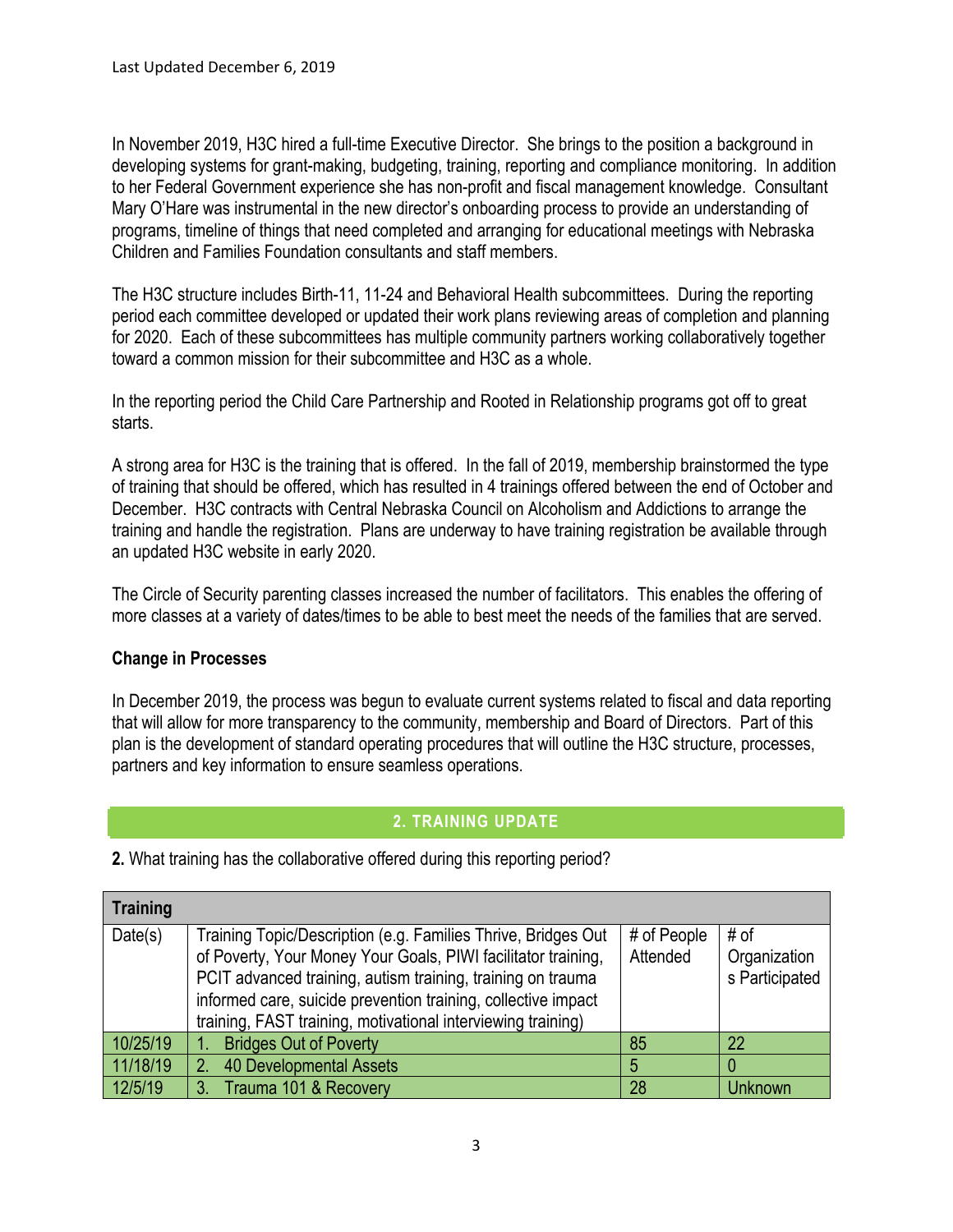| 19.14 | _<br>. . | шо<br>41 I G | $\sim$ |  |
|-------|----------|--------------|--------|--|
|       |          |              |        |  |
|       |          |              |        |  |

|         | <b>Training Sponsored by Rooted in Relationships</b>   |                     |                    |
|---------|--------------------------------------------------------|---------------------|--------------------|
| Date(s) | Training Topic/Description (e.g., Pyramid              | # of People         | # of Organizations |
|         | trainings, COSP)                                       | Attended            | Participated       |
| 7/16/19 | <b>Center Director and Family Child Care</b><br>1.     | 6 Directors         | 6                  |
|         | Owner Training - review Pyramid model                  | 4 Coaches           |                    |
|         | and implementation in the program                      |                     |                    |
| 7/20/19 | 2. Module 1A for providers and directors -             | 21 Providers        | 6                  |
|         | promoting children's success building<br>relationships | 4 Coaches           |                    |
| 11/2/19 | Module 1B for providers and directors -<br>$3_{-}$     | <b>19 Providers</b> | 6                  |
|         | supportive environments -                              | 4 Coaches           |                    |
|         | understanding and creating high quality                |                     |                    |
|         | environments                                           |                     |                    |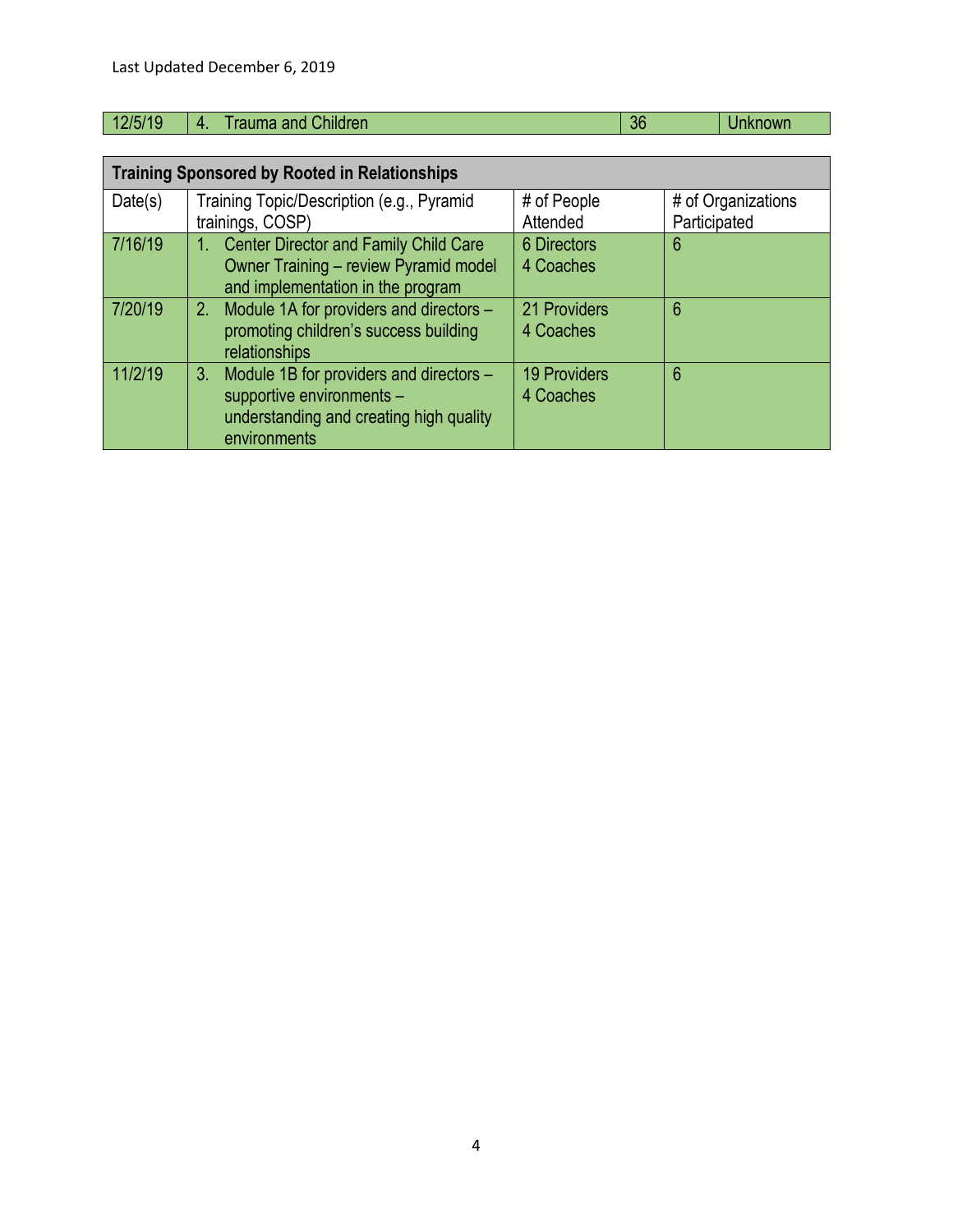### **3. POLICY UPDATE**

**3.** What policy work has the collaborative or its members engaged in during this reporting period?

Examples include but are not limited to:

- Engagement with elected officials from your community (inviting them to collaborative meetings, educating them about issues, emailing or contacting their offices);
- Submitting public comments at a local/municipal meeting or state legislative public hearing on a topic (ex. Local tenant ordinance, SNAP eligibility);
- Providing input on administrative policies, rules and regulations (ex. Medicaid Expansion); and/o
- Communicating and staying up to date with updates around Bring Up Nebraska Priority Areas (Bring Up Nebraska Priority areas are: housing; substance abuse and mental health; basic needs; pregnant and parenting youth; limited resources for prevention/early intervention)

### **Policy Work Engaged In**

Short Description of Activity

1. On December 6, 2019 an open house was held in Grand Island to hear about proposed bus routes that would link Grand Island, Hastings and Kearney. Some H3C members were in attendance.

# **4. ENGAGEMENT UPDATE**

**4.** How is your collaborative working to ensure that young people and families are actively engaged in the planning, implementation, and evaluation of their community's prevention system (provide narrative or bullet points, focusing on this reporting period)?

No work was completed in this area during the reporting period.

### **5. EVENTS UPDATE**

**5**. What events has the collaborative hosted or helped organize during this reporting period? If the "event" is a training-type event, please describe and list in the "training update" section.

| <b>Events</b> |                                                                                                                                                                               |                         |                                                              |
|---------------|-------------------------------------------------------------------------------------------------------------------------------------------------------------------------------|-------------------------|--------------------------------------------------------------|
| Date(s)       | Event Topic/Description                                                                                                                                                       | # of People<br>Attended | Audience (Parents,<br>Young People,<br>General Public, etc.) |
| 6/27/19       | Joint child care fair with Head Start, RIR,<br>Sixpence, GIPS, Infant Toddler Initiative,<br>CCP – this was put together as a result<br>of a large child care center closing. |                         | 8 Programs                                                   |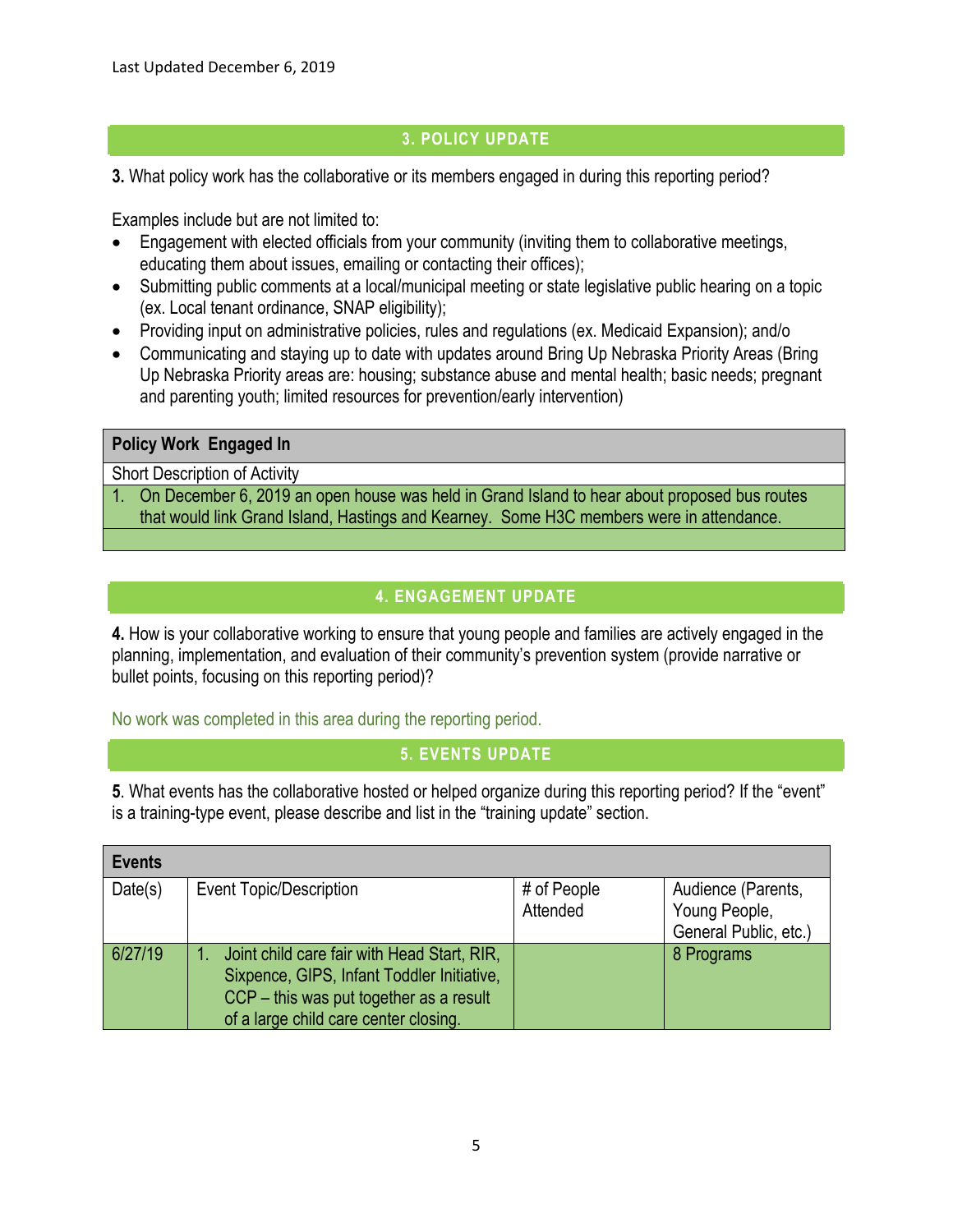# **6. FUNDING UPDATE**

**6.** What efforts has NC funding supported during this reporting period?

|                                                                                                                                                                                            | Funding from or Administered through Nebraska Children and Families Foundation                                                                                                                                                                                                      |                         |                                                                                 |  |
|--------------------------------------------------------------------------------------------------------------------------------------------------------------------------------------------|-------------------------------------------------------------------------------------------------------------------------------------------------------------------------------------------------------------------------------------------------------------------------------------|-------------------------|---------------------------------------------------------------------------------|--|
| Source                                                                                                                                                                                     | <b>Efforts Supported</b>                                                                                                                                                                                                                                                            | <b>Funding Period</b>   | <b>Total Amount</b>                                                             |  |
| <b>Community Well-</b><br>Being-<br>Promoting Safe and<br><b>Stable Families</b><br>(PSSF), Title IV-E<br><b>Waiver Alternative</b><br>Response/Communit<br>y Response<br>Expansion (IV-E) | <b>Community Response</b><br><b>Flood Assistance</b><br>Flex Funds for Dental, Mental Health<br>and Direct Services<br><b>Central Navigation</b>                                                                                                                                    | 6/1/2019-<br>12/31/2019 | \$38,000.00<br>(not previously<br>reported)                                     |  |
| Rooted In<br>Relationships - if<br>applicable                                                                                                                                              | <b>Pyramid Model Implementation</b><br><b>Community Work</b><br><b>Selection of Systems Priority</b>                                                                                                                                                                                | $7/1/19 - 6/30/20$      | \$100,000                                                                       |  |
| Ready Rosie - if<br>applicable                                                                                                                                                             | Subscriptions for 2 home based<br>providers and 2 center based programs<br>Mileage paid to Head Start                                                                                                                                                                               | 7/1/19-12/31/19         | \$2,020                                                                         |  |
| <b>Communities for Kids</b><br>- if applicable                                                                                                                                             | <b>Facilitates conversations among Grand</b><br>Island's public and private<br>organizations and provides, expertise,<br>tools and resources to the community                                                                                                                       | 11/1/19-6/30/20         | \$9,800                                                                         |  |
| Sixpence - if<br>applicable                                                                                                                                                                | Support to parents of young children<br>and early childhood caregivers to<br>create safe, stimulating environments                                                                                                                                                                  | 7/1/19-6/30/20          | \$225,000                                                                       |  |
| <b>Beyond School Bells</b><br>- if applicable                                                                                                                                              | Afterschool programs which supports<br>kids access to STEM activities<br>Maker's Space<br>Jump Start 6<br><b>Summer Initiative</b>                                                                                                                                                  | 1/1/19-12/31/20         | \$110,000 (5 year<br>grant ended<br>12/19<br>\$50,000 grant for<br>Jump Start 6 |  |
| System of Care - if<br>applicable                                                                                                                                                          | <b>Community Response</b><br><b>Central Navigation</b><br><b>Flood Assistance</b><br>Flex Funds for Dental, Mental Health<br>and Direct Services<br><b>Parent Connectors</b><br><b>Host Homes</b><br><b>Family Navigators</b><br><b>Circle of Security</b><br><b>Discovery Kids</b> | 1/1/19-12/31/19         | \$262,935                                                                       |  |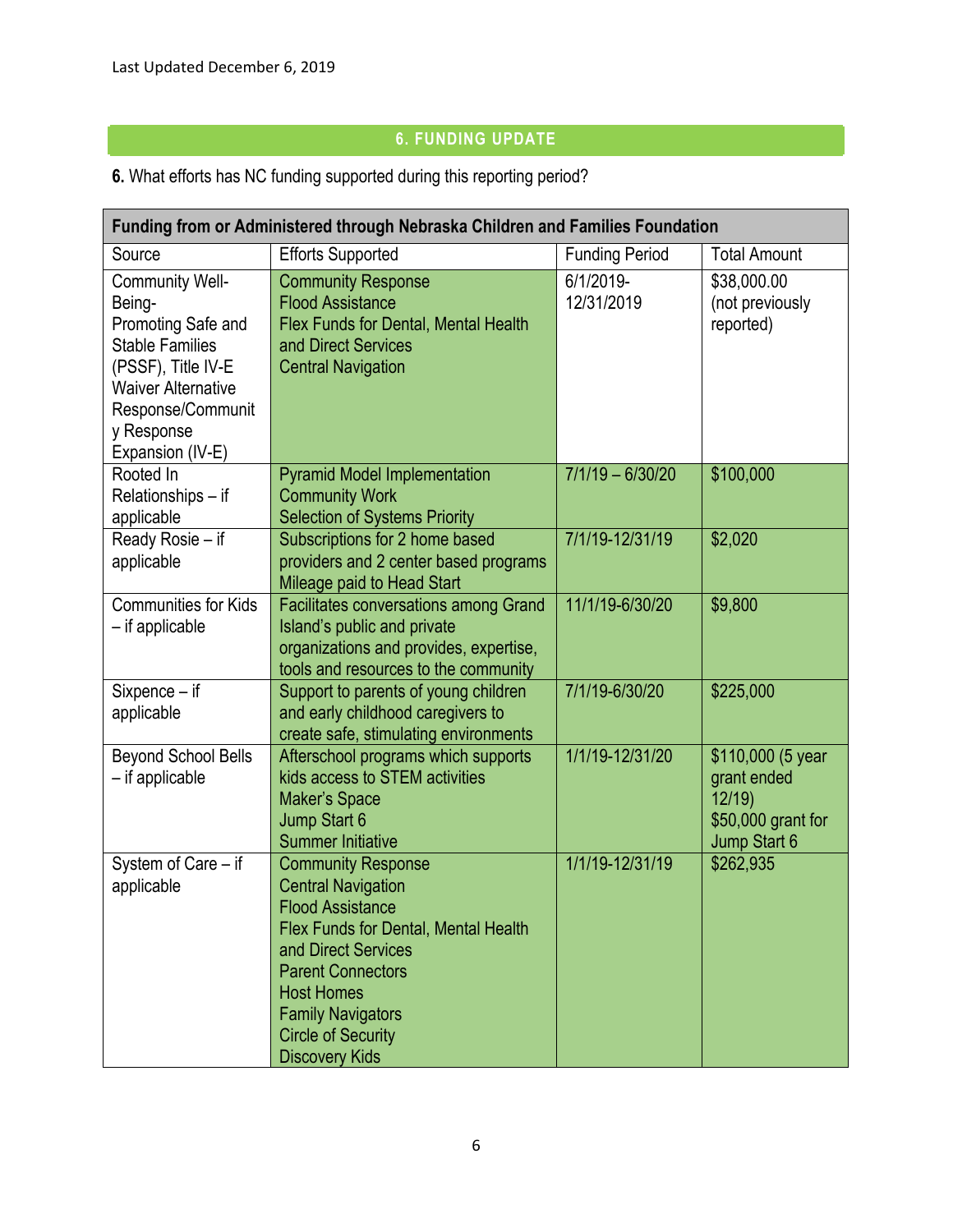**7.** In addition to NC funding, since July 1, what new funding has been awarded to the collaborative during this reporting period? Only report multi-year grants in the 6-month period during which they were initially awarded, and list the total amount and the entire funding period. For example, if a three-year grant was awarded to the collaborative this August, provide the amount of the grant and the start and end dates for the three-year funding period. Do not re-report this grant in future.

|                                                          | New Funding Awarded to Collaborative Since July |                                                                                             |                                   |                     |  |  |  |  |
|----------------------------------------------------------|-------------------------------------------------|---------------------------------------------------------------------------------------------|-----------------------------------|---------------------|--|--|--|--|
| Name of<br>Funding                                       | Source                                          | For                                                                                         | Funding<br>Period                 | <b>Total Amount</b> |  |  |  |  |
| Example:<br><b>Building</b><br>Great<br>Schools<br>Grant | Example: US<br>Department of Education          | Example: Design and<br>implementation of<br>strategies to improve<br>kindergarten readiness | Example:<br>8/1/2019-8/1/<br>2022 | \$500,000           |  |  |  |  |
| <b>None</b>                                              |                                                 |                                                                                             |                                   |                     |  |  |  |  |

**8.** Since July 1, what new funding has been obtained by the collaborative's partners as a result of collective impact during this reporting period? Like above, only report multi-year grants in the 6-month period during which they were initially awarded, and list the total amount and the entire funding period. For example, if a three-year grant was awarded to the collaborative this August, provide the amount of the grant and the start and end dates for the three-year funding period. Do not re-report this grant in future.

|                              | New Funding Awarded to Partners as a Result of Collective Impact Since July |                                                                                             |                               |                     |
|------------------------------|-----------------------------------------------------------------------------|---------------------------------------------------------------------------------------------|-------------------------------|---------------------|
| Name of<br>Funding           | Source                                                                      | For                                                                                         | <b>Funding Period</b>         | <b>Total Amount</b> |
| Example: Safe<br><b>Kids</b> | Nebraska Department of<br>Transportation                                    | Example: Program for<br>local child care<br>centers to do regular<br>car safety seat checks | Example:<br>8/1/2019-8/1/2022 | \$500,000           |
| <b>None</b>                  |                                                                             |                                                                                             |                               |                     |
|                              |                                                                             | 7. ESTIMATE OF STAFFING AND PARTNERS,                                                       |                               |                     |

**9.** How many organizations and staff do you estimate currently participate (as of this reporting period) in the core prevention strategies listed below?"

| <b>Estimate of Organizations and Staff Participating in Core Strategies</b> |                    |            |  |  |  |  |
|-----------------------------------------------------------------------------|--------------------|------------|--|--|--|--|
| Strategy                                                                    | # of Organizations | # of Staff |  |  |  |  |
| Circle of Security Parenting (COS-P)                                        | 4                  |            |  |  |  |  |
| <b>Community Response (CR)</b>                                              | 18                 | 18         |  |  |  |  |
| Parent Child Interaction Therapy (PCIT)                                     |                    |            |  |  |  |  |
| Parents Interacting with Infants (PIWI)                                     |                    |            |  |  |  |  |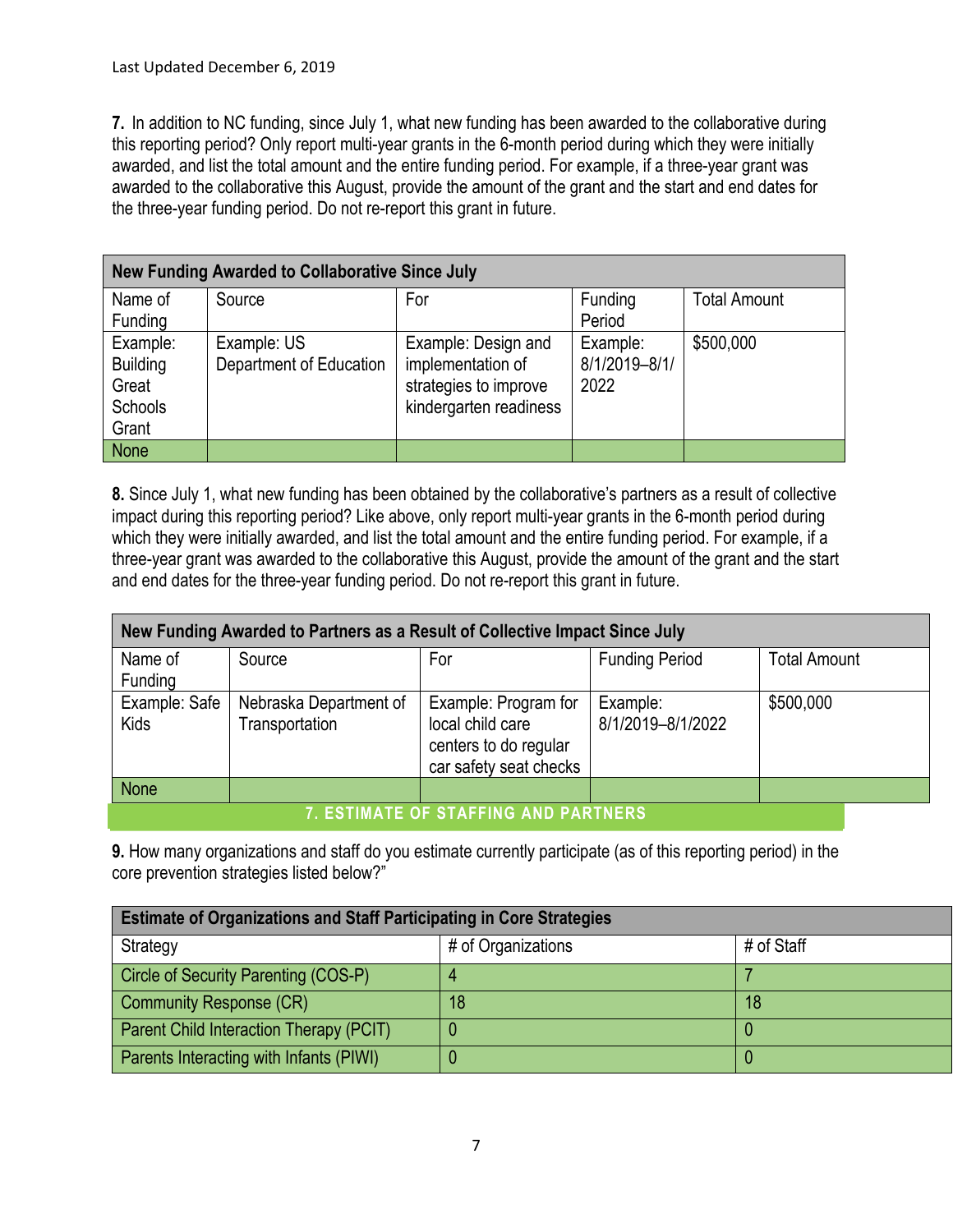### **8. UPDATE ON IMPLEMENTATION OF PREVENTION STRATEGIES**

**10.** What are the prevention strategies that the collaborative has offered or worked toward offering during this reporting period? Examples include but are not limited to Circle of Security Parenting (COS-P); Community Response (CR); Parent Child Interaction Therapy (PCIT); Parents Interacting with Infants (PIWI)

Hall County Community Collaborative currently funds the following prevention strategies:

- Community Response/Central Navigation
- Circle of Security Parenting Classes
- Discovery Kids
- Family Navigators
- Host Homes
- Parent Connectors

Other prevention strategies under the Hall County umbrella but not funded directly through H3C:

- Rooted in Relationships
- Sixpence Early Learning
- Communities for Kids
- Early Learning Nation National League of Cities
- Beyond School Bells
- Connected Youth Initiative

**11**. For each prevention strategy listed above, what have been the main successes and challenges during this reporting period?

Community Response/Central Navigation: During the reporting period Heartland United Way took over the Community Response/Central Navigation services in the area. This resulted in some down time while staff were learning the program and systems used to refer and track the individuals served. A part-time navigator is now in place and she has completed a staff training for CASA of South Central NE. In partnership with the H3C Executive Director and the Central Navigator subcommittee partner materials are being developed to ensure consistent shared information with programs referring people into Central Navigation.

Circle of Security Parent Classes: The facilitators continue to provide classes, times, dates and locations that are convenient to individuals attending. The Department of Health and Human Services still provide funding for some of the participants. H3C is exploring ways for the classes to be paid directly to H3C to ensure all facilitators are paid the same fee for each class. Options are being explored to offer child care and food (depending on the time of the class) in 2020.

Discovery Kids: This seven-week prevention education course was offered once during the reporting period to youth in grades 2-5.

Family Navigators: Family Navigators began serving families in September 2019 based on referrals from Hastings Public Schools. Upon referral and intake, the program has been completing JIFF assessments on the youth and their parents. H3C and CASA of South Central NE have been working on putting systems in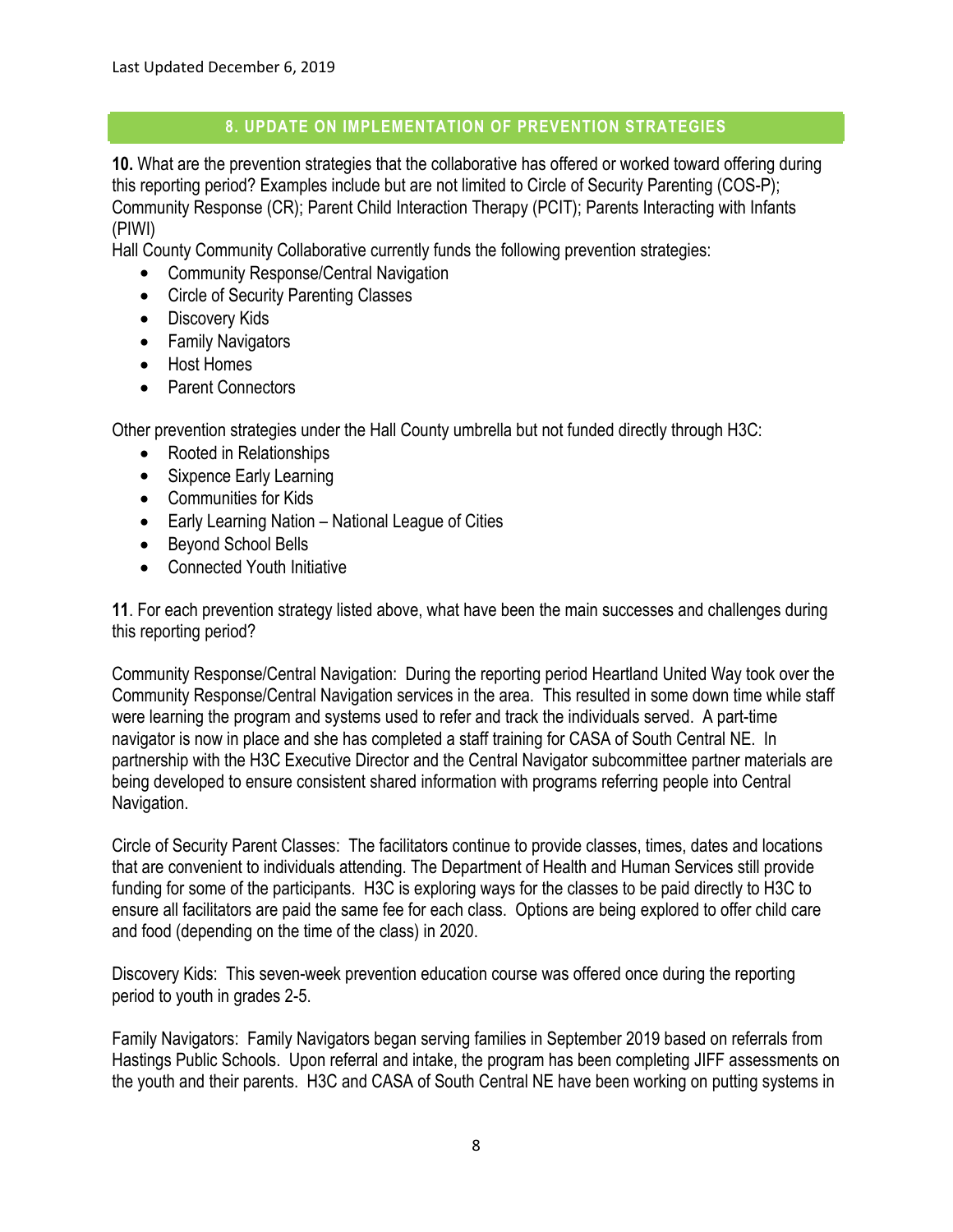place for reporting data and program expenses and syncing intake forms with requirements needed for the H3C evaluator. Numerous conversations have taken place with CASA staff in person and over the phone.

Host Homes: During the reporting period only one youth was served. Many partners in the service area are unclear what the program does, who could qualify and the process it would take for a someone to qualify to serve a child in their home. Host Homes continues to be a learning curve for the new Central Navigator.

Parent Connectors: Parent Connectors has families that are referred in to the program and many begin the telephone support program. Families completing the program has been an issue as most are not completing more than 1 month of participation.

### **9. FEEDBACK (OPTIONAL)**

**12.** What is one way in which Nebraska Children, Consultants, and/or UNMC/MMI can better support work being done in your community (optional)?

H3C has developed a flow chart that demonstrates which H3C points of contact are for each area where funding is received. If possible, coordinated communication amongst all contacts at Nebraska Children and Families Foundation would be helpful.

When possible have Nebraska Children and Families Foundation representatives available in person, if not please continue the zoom calls with video as it helps to put faces with the names of the individuals that H3C is working with.

**13.** Any other feedback or thoughts (optional)?

As H3C brought on a new Executive Director the many opportunities that have been available to discuss history, moving forward and timelines with different Nebraska Children & Families Foundation staff and consultants have been very helpful.

| Overall numbers served: 4 Core CWB Strategies (CR, PCIT, PIWI, COS-P)                                                      |         |                                          |         |  |  |
|----------------------------------------------------------------------------------------------------------------------------|---------|------------------------------------------|---------|--|--|
| Number of Families Served Directly                                                                                         | 16<br>9 | Number of Families Served Indirectly     |         |  |  |
| Number of Children Served Directly                                                                                         | 33<br>5 | Number of Children Served Indirectly     |         |  |  |
| Number of Parents with Disabilities Served<br>Directly                                                                     | 11      | Number of Staff Participating            | N/<br>А |  |  |
| Number of Children with Disabilities Served<br>Directly                                                                    | 16      | Number of Organizations<br>Participating | N/<br>A |  |  |
| After Enrollment, Number of First Time Children<br>with Substantiated Child Abuse Who Were<br>Directly Served <sup>1</sup> |         |                                          |         |  |  |

### **10. DATA ON CWB CORE PREVENTION STRATEGIES**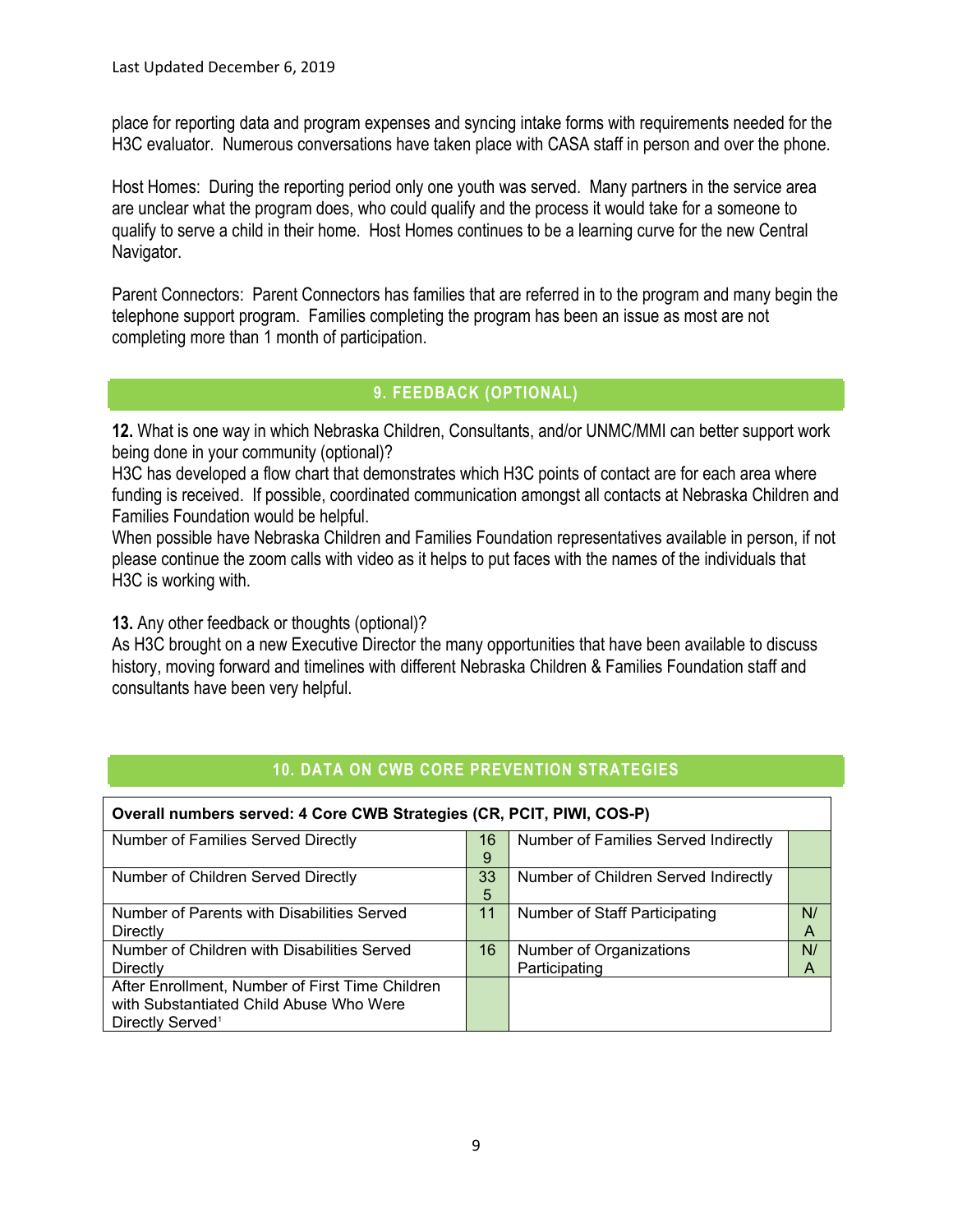# **Community Response**

| <b>Strategy: CR</b>                                                                                                        |         |                                          |         |  |  |
|----------------------------------------------------------------------------------------------------------------------------|---------|------------------------------------------|---------|--|--|
| <b>Number of Families Served Directly</b>                                                                                  | 15<br>◠ | Number of Families Served Indirectly     |         |  |  |
| Number of Children Served Directly                                                                                         | 31<br>8 | Number of Children Served Indirectly     |         |  |  |
| Number of Parents with Disabilities Served<br>Directly                                                                     | 11      | Number of Staff Participating            | N/<br>Α |  |  |
| Number of Children with Disabilities Served<br>Directly                                                                    | 16      | Number of Organizations<br>Participating | N/<br>Α |  |  |
| After Enrollment, Number of First Time Children<br>with Substantiated Child Abuse Who Were<br>Directly Served <sup>1</sup> |         |                                          |         |  |  |

| <b>Strategy: CR</b>                                                                            |    |                                        |    |  |
|------------------------------------------------------------------------------------------------|----|----------------------------------------|----|--|
| Number of Participants that identified as Female                                               | 12 | Number of Participants that identified | 27 |  |
|                                                                                                | 5  | as Male                                |    |  |
| Number of Participants that Qualify for Resources (Medicaid, Title XX, and/or free or reduced  |    |                                        | 10 |  |
| lunch)                                                                                         |    |                                        | ◠  |  |
| As of today's date, number of participants between the ages of 14 and 25                       |    |                                        |    |  |
| Number of Participants that are currently pregnant or expecting a child                        |    |                                        |    |  |
| 57<br>Number of Participants that are currently a parent or caring for a child (foster parent, |    |                                        |    |  |
| grandparent, etc.)                                                                             |    |                                        |    |  |

# Support Services Funds Breakdown

| <b>Priority Area</b>       | Total Number<br>of Families<br>(Unduplicated)<br>Receiving<br><b>Funds</b> | All Dollars | Average<br><b>Dollars</b> |  |  |  |  |
|----------------------------|----------------------------------------------------------------------------|-------------|---------------------------|--|--|--|--|
| Housing                    | 19                                                                         | \$11,959.52 | \$629.45                  |  |  |  |  |
| Employment                 | 0                                                                          |             |                           |  |  |  |  |
| <b>Utilities</b>           | 31                                                                         | \$9,577.02  | \$308.94                  |  |  |  |  |
| Physical/<br>Dental Health | 0                                                                          |             |                           |  |  |  |  |
| Daily Living               | 0                                                                          |             |                           |  |  |  |  |
| <b>Mental Health</b>       | 0                                                                          |             |                           |  |  |  |  |
| Education                  | 0                                                                          |             |                           |  |  |  |  |
| Parenting                  | 1                                                                          | \$500.00    | \$500.00                  |  |  |  |  |
| Transportation             | 9                                                                          | \$2,943.30  | \$327.03                  |  |  |  |  |
| Other                      | 0                                                                          |             |                           |  |  |  |  |
| Total                      | 60                                                                         | \$24,979.84 | \$416.33                  |  |  |  |  |

### **COS-P**

**Strategy: COS-P**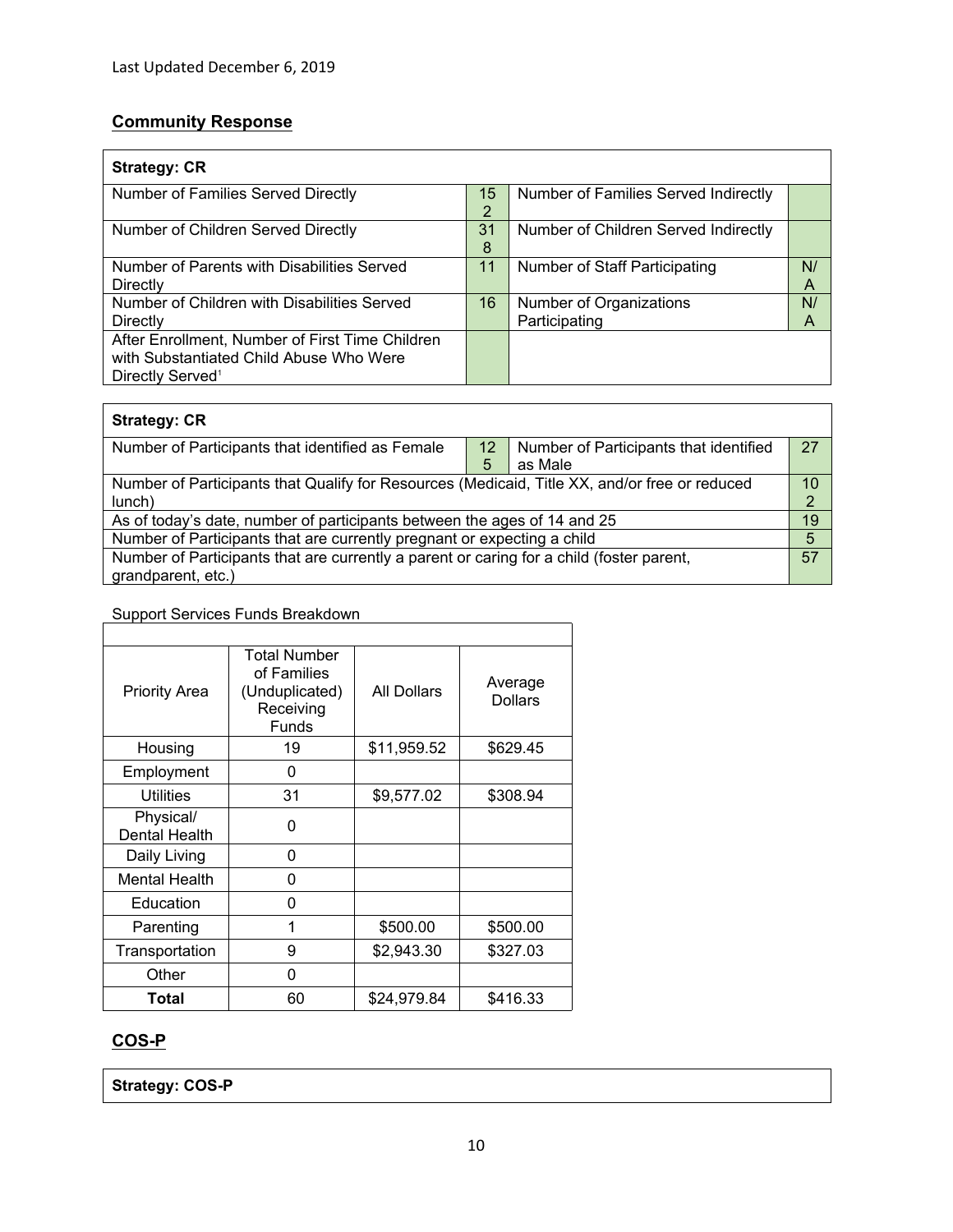| Number of Families Served Directly              | 17 | Number of Families Served Indirectly |  |
|-------------------------------------------------|----|--------------------------------------|--|
| Number of Children Served Directly              | 17 | Number of Children Served Indirectly |  |
| Number of Parents with Disabilities Served      |    | Number of Staff Participating        |  |
| Directly                                        |    |                                      |  |
| Number of Children with Disabilities Served     |    | Number of Organizations              |  |
| Directly                                        |    | Participating                        |  |
| After Enrollment, Number of First Time Children |    |                                      |  |
| with Substantiated Child Abuse Who Were         |    |                                      |  |
| Directly Served <sup>1</sup>                    |    |                                      |  |

| <b>Strategy: COS-P</b>                                                                                  |   |                                                   |   |
|---------------------------------------------------------------------------------------------------------|---|---------------------------------------------------|---|
| Number of Participants that identified as Female                                                        | 8 | Number of Participants that identified<br>as Male | 9 |
| Number of Participants that Qualify for Resources (Medicaid, Title XX, and/or free or reduced<br>lunch) |   |                                                   | 8 |

# **FAST**

| <b>Strategy: FAST</b>                           |                                      |  |
|-------------------------------------------------|--------------------------------------|--|
| Number of Families Served Directly              | Number of Families Served Indirectly |  |
| Number of Children Served Directly              | Number of Children Served Indirectly |  |
| Number of Parents with Disabilities Served      | <b>Number of Staff Participating</b> |  |
| <b>Directly</b>                                 |                                      |  |
| Number of Children with Disabilities Served     | Number of Organizations              |  |
| <b>Directly</b>                                 | Participating                        |  |
| After Enrollment, Number of First Time Children |                                      |  |
| with Substantiated Child Abuse Who Were         |                                      |  |
| Directly Served <sup>1</sup>                    |                                      |  |

### **Discovery Kids**

| <b>Strategy: Discovery Kids</b>                 |  |                                      |  |  |
|-------------------------------------------------|--|--------------------------------------|--|--|
| Number of Families Served Directly              |  | Number of Families Served Indirectly |  |  |
| Number of Children Served Directly              |  | Number of Children Served Indirectly |  |  |
| Number of Parents with Disabilities Served      |  | Number of Staff Participating        |  |  |
| Directly                                        |  |                                      |  |  |
| Number of Children with Disabilities Served     |  | Number of Organizations              |  |  |
| <b>Directly</b>                                 |  | Participating                        |  |  |
| After Enrollment, Number of First Time Children |  |                                      |  |  |
| with Substantiated Child Abuse Who Were         |  |                                      |  |  |
| Directly Served <sup>1</sup>                    |  |                                      |  |  |

# **11. CHILDREN AND FAMILIES REACHED IN ROOTED IN RELATIONSHIPS**

Directions: In the table below, please provide a summary of the children and families served as part of your Rooted in Relationships grant during the most recent 6 months (July-Dec 2019) reporting period. Include counts of for all children and families served, making sure to include children and families served for strategies that might also be listed above (for example, PIWI or PCIT, if these were funded using both Rooted in Relationships and Community Well-Being dollars). Also include Pyramid and other systems strategies that are included in your work plan. The counts should include any family or child that was active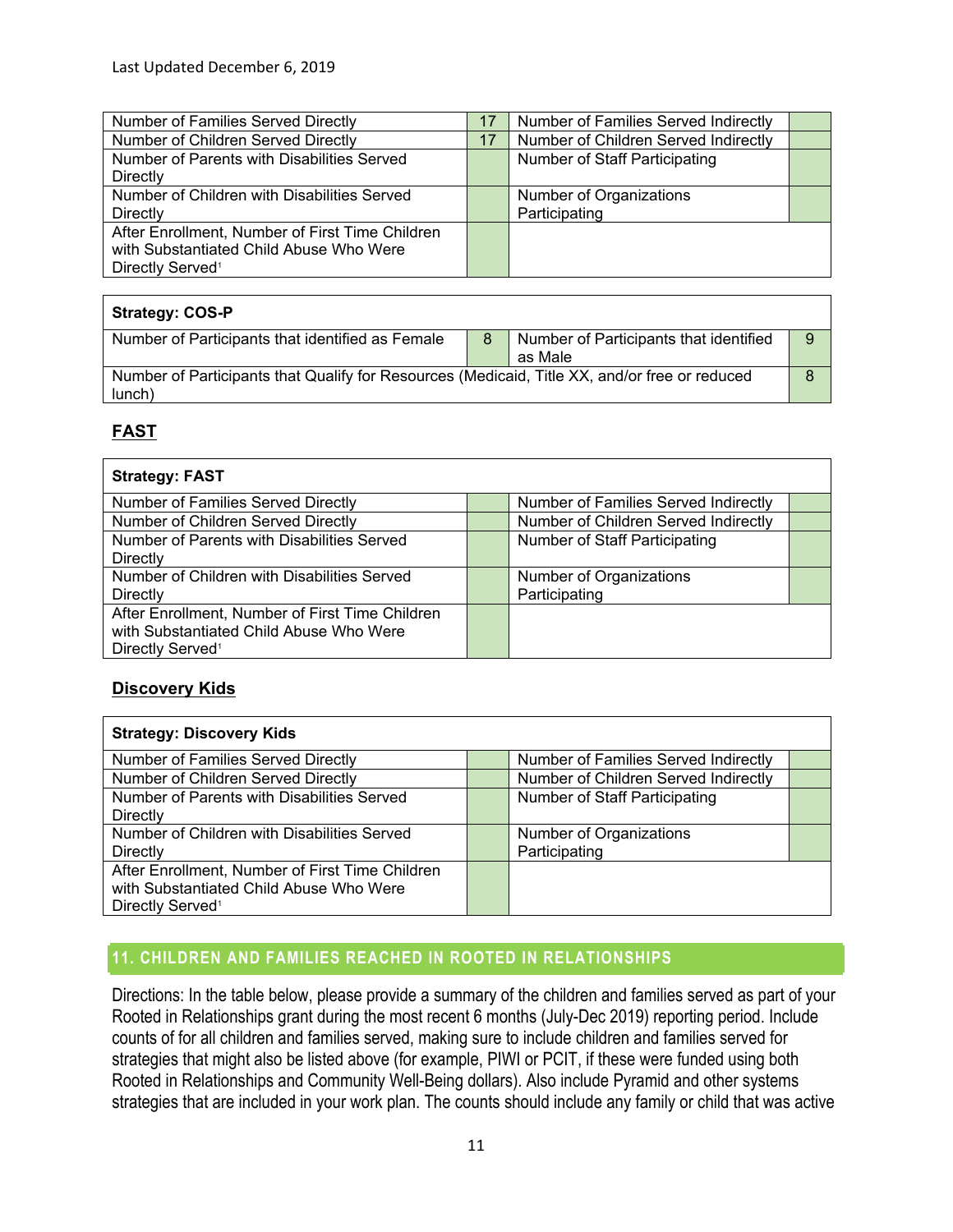at any point in this time period. Also, please complete Appendix A, Community Work Plan Updates – Rooted in Relationships.

See Appendix B – Definitions for complete definitions of terms used in the table below (e.g. "families served directly", "families served indirectly").

| <b>RIR Total/Summary of Children &amp; Families Reached</b> |     |                                  |    |  |
|-------------------------------------------------------------|-----|----------------------------------|----|--|
| <b>Number of Families Served</b>                            | 135 | <b>Number of Families Served</b> | 20 |  |
| Directly                                                    |     | Indirectly                       |    |  |
| Number of Children Served                                   | 187 | Number of Children Served        | 93 |  |
| Directly                                                    |     | Indirectly                       |    |  |

# **APPENDIX A –ROOTED IN RELATIONSHIPS WORKPLAN UPDATES**

**Directions**: In the following section, please identify your work plan objectives and then describe your recent challenges, successes and next steps for each of the objectives identified in your work plan. Please focus on the work that has occurred during the current 6-month reporting period (i.e. July 1, 2019-December 31, 2019); in other words, no need to restate information provided in prior reports. If your community has more than three objectives, you can copy and paste below. If this is the first year of Rooted participation, please provide narrative related to planning and list "Rooted in Relationships Planning" as the Objective.

### **Objective 1: To continue to meet as a group to develop a more in-depth work plan for systems work around child development.**

### Accomplishments:

Meetings have been happening and are scheduled. A unified detailed work plan was completed in December 2019 which included creating the mission/vision and connected this back to H3C. Rooted in Relationships is instrumental and active in the success of the Birth - 11 H3C subcommittee.

### **Challenges**

For much of the reporting period, the subcommittee was stalled in the development and revisiting of the work plan and mission.

Maintaining membership involvement.

Next Steps

Develop systems to improve public awareness

Recruit additional members to attend the subcommittee

### **Objective 2: Improve community member's knowledge of child development.**

Accomplishments

Pyramid module trainings were begun during the reporting period.

Coach collaboration meetings bring together Rooted in Relationships, Sixpence CCP, Step Up to Quality, Infant/Toddler Initiative, Early Development Network and Grand Island Public Schools Special Education. This has maximized the community resources without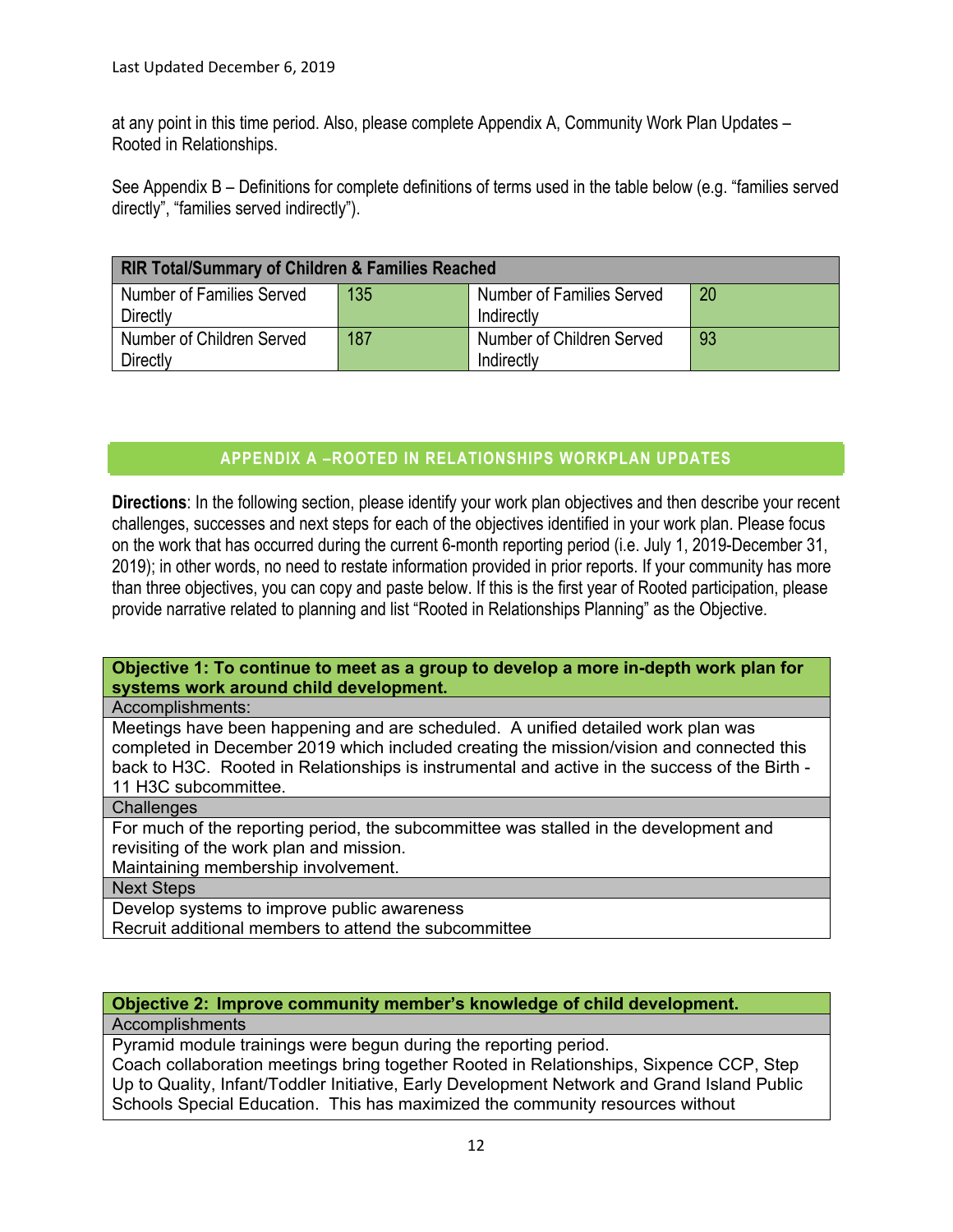overwhelming providers.

**Challenges** 

#### Next Steps

Continue offering pyramid trainings to additional providers from the community and coaches collaborative meetings.

### **Objective 3: Pyramid Model Implementation**

Accomplishments

Two pyramid module trainings for providers were completed during the reporting period. One director/owner training and 3 provider collaboration meetings were held. Coaches have attended orientation. Two home providers are currently participating. Individuals outside of Rooted in Relationships have been connected and attended the trainings.

**Challenges** 

Coaches are currently on the waiting list to attend the NTI conference.

Next Steps

Continue with pyramid module trainings, provider collaboration meetings, provider coaching and reflective coaching.

### **APPENDIX B – DEFINITIONS**

### **EXAMPLE**

| <b>RIR Total/Summary of Children &amp; Families Reached</b> |     |                                  |     |  |
|-------------------------------------------------------------|-----|----------------------------------|-----|--|
| Number of Families Served                                   | 100 | <b>Number of Families Served</b> | 200 |  |
| Directly                                                    |     | Indirectly                       |     |  |
| Number of Children Served                                   | 300 | Number of Children Served        | 400 |  |
| <b>Directly</b>                                             |     | Indirectly                       |     |  |

**Families:** Families = Parents for reporting purposes. In the example above, the 100 "families" are actually 100 parents. This is the number of families who received services aimed at preventing child abuse and neglect during the reporting period. These services may be directed at specific populations identified as being at increased risk of becoming abusive and may be designed to increase the strength and stability of families, to increase parents' confidence and competence in their parenting abilities, and to afford children a stable and supportive environment. *Note:* You should not duplicate your counts. In other words, if you served 100 families in which there were 300 children, you would report 300 children in the child category and the 100 in the family category.

**Number of Organizations Participating**: The number of organizations represented by the staff actively participating in the design and delivery of a strategy.

**Number of Staff Participating:** The number of staff actively participating in the design and delivery of a strategy. Number of staff should almost always be greater than or equal to the number of organizations.